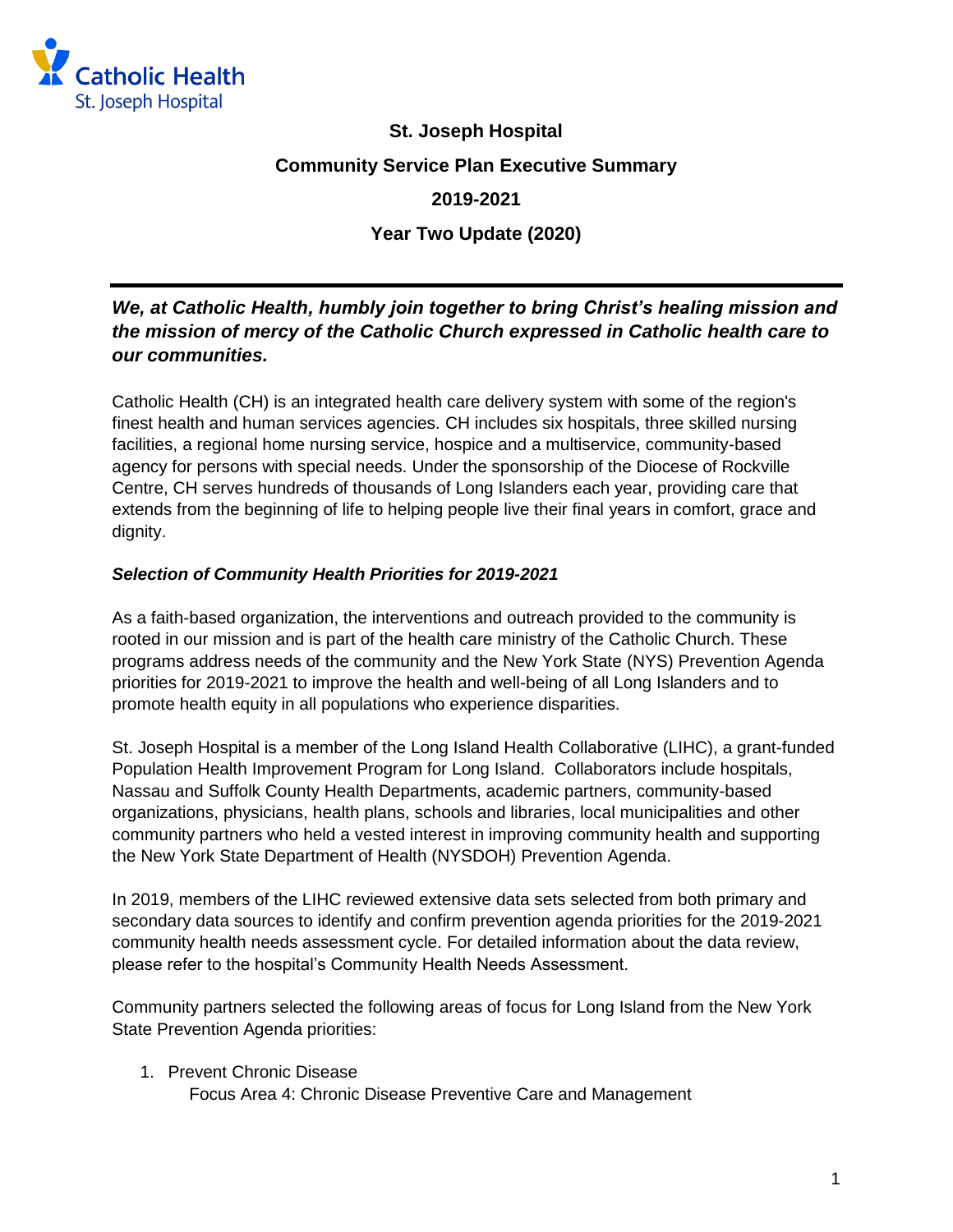2. Promote Well-Being and Prevent Mental and Substance Use Disorders Focus Area 2: Mental and Substance Use Disorders Prevention

The health disparity that partners are focusing on is the inequities experienced by those in lowincome neighborhoods. As such, low income—one social determinant of health—precludes members from these communities from accessing preventive and/or medical care due to their difficulty in affording copayments/deductibles (if insured) or care at all if they are uninsured. Additionally, financially-stressed individuals have difficulty affording nutritious foods, leaving them more vulnerable to poorer chronic disease management outcomes, since nutrition and diet play a pivotal role in almost every chronic disease.

St. Joseph Hospital partners with community-based organizations in select communities to hold culturally relevant chronic disease management educational programs.

Due to COVID-19, many outreach activities traditionally held in the community were paused in mid-March. However, St. Joseph Hospital Community Outreach staff have been able to offer many programs virtually. Some outreach activities held in the community resumed fall 2020 when it was deemed appropriate and safe to do so.

## *Summary of Interventions, Strategies and Community Outreach Activities*

## *Prevent Chronic Disease*

Goals and selected interventions concentrate on Focus Area 4: *Chronic Disease Preventive Care and Management*, with additional programming addressing other focus areas.

Interventions include:

- The Cultural Competency Health Literacy train-the trainer program (offered by the LIHC) concluded in January 2020.
- The Live Better public information campaign (developed and managed by LIHC) concluded in January 2020
- To prevent illnesses, disease and other health problems, or to detect illness at an early stage, offer monthly preventive health screening in local communities, particularly those in medically-underserved communities, including blood pressure, (BMI), glucose, cholesterol, mammography, wound and vein screening.
	- $\circ$  St. Joseph provides monthly blood pressure screenings to community members at the Massapequa Library and Brady Park Senior Center. Approximately 80 screenings were provided in January and February. Monthly screenings will resume when community outreach screenings are permitted. Although many community sites have reopened, screenings are not yet permitted by the sites.
	- o A prostate screening event was held on September 26 providing 9 free screenings to community members.
- *Healthy Sundays'* community outreach events held in collaboration with churches, houses of worship and communities. Events are held three to five times per year and include health screenings, education and referrals to care along with select partners offering free or discounted services.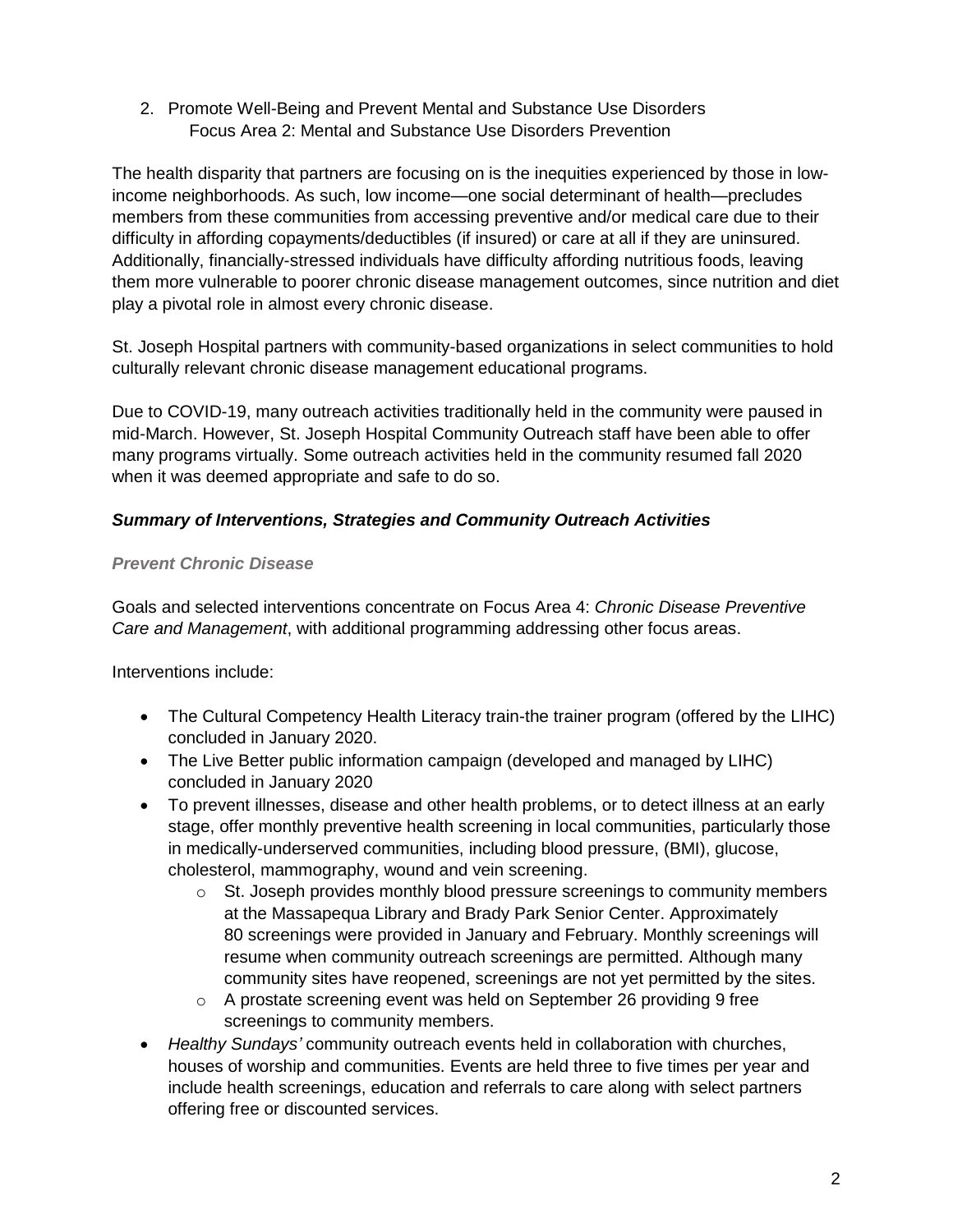- o A Healthy Sundays event was held on November 7 at St. Kilian Parish in Farmingdale. St. Joseph clinical volunteers provided 57 flu vaccines, and 26 individuals without insurance were referred to CH's Bishop McHugh Health Center in Hicksville for free primary care.
- Monthly lectures, symposiums and education events.
	- o A presentation entitled Vaping—Myths and Facts was provided at St. Dominic High School in Oyster Bay by a hospital emergency department physician; 600 students were in attendance.
	- o St. Joseph staff held an educational event discussing urology health on January 20 and offered blood pressure screenings in January and February at the Brady Park Senior Center in Massapequa Park. Combined, approximately 80 community members participated in these events.
	- $\circ$  Two physician spotlight education events were held at the hospital and open to the community discussing Women's Heart health on February 25 and Pelvic Health on March 11.
	- $\circ$  A first aid/teddy bear clinic was held on January 28 at St. Joseph serving local girl scouts and their families.
	- o Bi-weekly, Healthy Thursdays virtual presentations began in August in collaboration with the Friedberg Jewish Community Center (JCC) in Oceanside. Topics include mental health, diabetes, falls prevention and sleep, Breast Health, Breast Health Screening and Stroke. These presentations will run through December.
	- o St. Joseph Hospital offered weekly virtual presentations for the Village Green Senior Living Center in Levittown. Presentations in May, June and July covered mental health, colon cancer awareness, hyperbaric medicine, diabetes awareness and balance.
	- o Massapequa Library hosted four virtual presentations spotlighting St. Joseph Hospital July through October monthly, Mental Health during COVID-19, Sleep, Diabetes awareness and Breast Health.
	- $\circ$  On November 11, Veterans Day, St. Joseph Hospital held a First Aid/Teddy Bear clinic to girl scouts to earn their first aid badge. Two nurses, who are also veterans, will be speaking with the scouts.
- Smoking cessation program information are offered to reduce the risk of diseases caused by or affected by smoking.

#### *Promote Well-Being and Prevent Mental and Substance Use Disorders*

Goals and selected interventions will concentrate on Focus Area 2: *Mental and Substance Use Disorders Prevention* with additional programming in Focus Area 1: *Promote Well-Being.* 

Interventions include:

- Promotion of all programs, events and education offered by LIHC members that speak to the prevention of mental and substance use disorders.
- Participation in local task forces addressing opioid use disorders.
- Support groups bring together people who are going through or have gone through similar experiences. St. Joseph Hospital offers free support groups open to all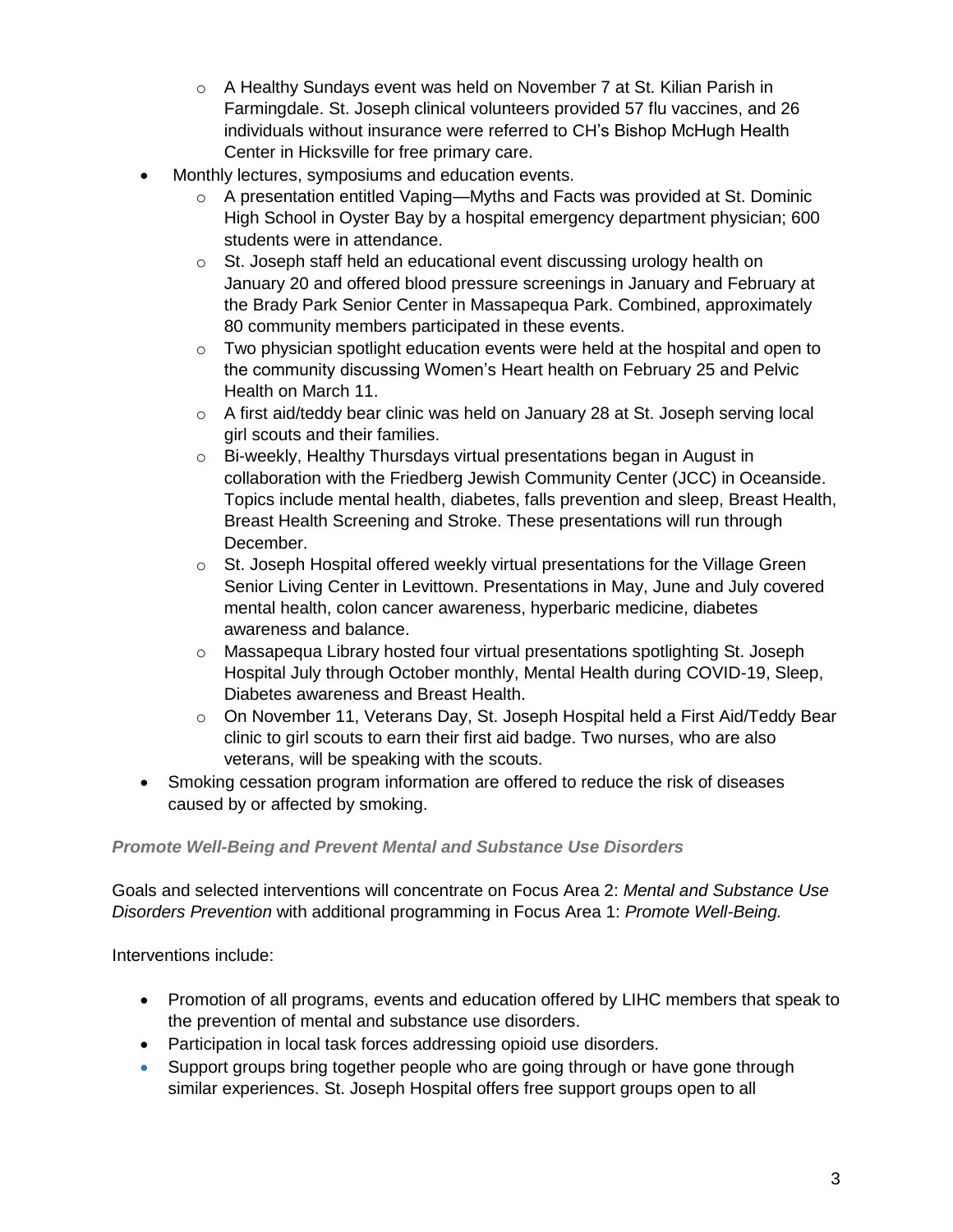community members, including a general bereavement group, Next Steps bereavement group, and loss of child.

- $\circ$  The three groups met weekly from January to mid-March with six participants in each group. These support groups will resume virtually in late fall.
- Distribution of CH's *Mental Health and Substance Use Disorder Services Guide* to CH partners within the hospital and at hospital outreach events.
- The Sherpa Program, which is made up of peer recovery coaches who meet with overdose survivors and their families in the Emergency Department, was implemented in the  $4<sup>th</sup>$  quarter of 2019. Fifty-two patients were served in 2020 thus far.
- St. Joseph offered a Narcan/Sherpa presentation to the community in February with 95 people in attendance.
- St. Joseph participates in the US Drug Enforcement Agency (DEA)-sponsored National Prescription Drug Take Back Day. In October 2019, the hospital collected 156 pounds of prescription drugs returned by community members.
	- $\circ$  The National Prescription Drug Take Back Day was cancelled in April 2020. The October event was not held at St. Joseph due to limited DEA resources. However, the event was held at CH's St. Catherine of Siena Hospital. St. Joseph Hospital plans to participate in 2021.

In addition to the two selected New York State priority and focus areas, St. Joseph Hospital also participates in community outreach activities that address other New York State Prevention Agenda priorities.

## *Promote a Healthy and Safe Environment*

- Free, evidence-based fall prevention programs designed to improve balance and strength and help reduce falls and build confidence in older adults.
	- $\circ$  A virtual presentation for the Village Green Senior Living Center in Levittown was offered in June discussing balance and falls, and was viewed by more than 160 community members.

# *Prevent Communicable Diseases*

- Offer free flu vaccinations at events in underserved communities, at Healthy Sundays outreach, hospital health fairs and other community venues.
	- o A free, drive-through flu vaccination event was held on November 13 with 50 community members receiving a vaccine.

To learn more about program data, projections and outcomes for the priority areas, please see the St. Joseph Hospital Community Health Needs Assessment and Attachment E found at https://stjosephhospital.chsli.org/.

# *Living the Mission*

The CH mission is the driving force behind all community outreach activities. In addition to the interventions summarized above, St. Joseph Hospital, along with the CH Continuing Care Division, provide additional outreach programs that emphasize the health care ministry of the Catholic Church and social determinants of health.